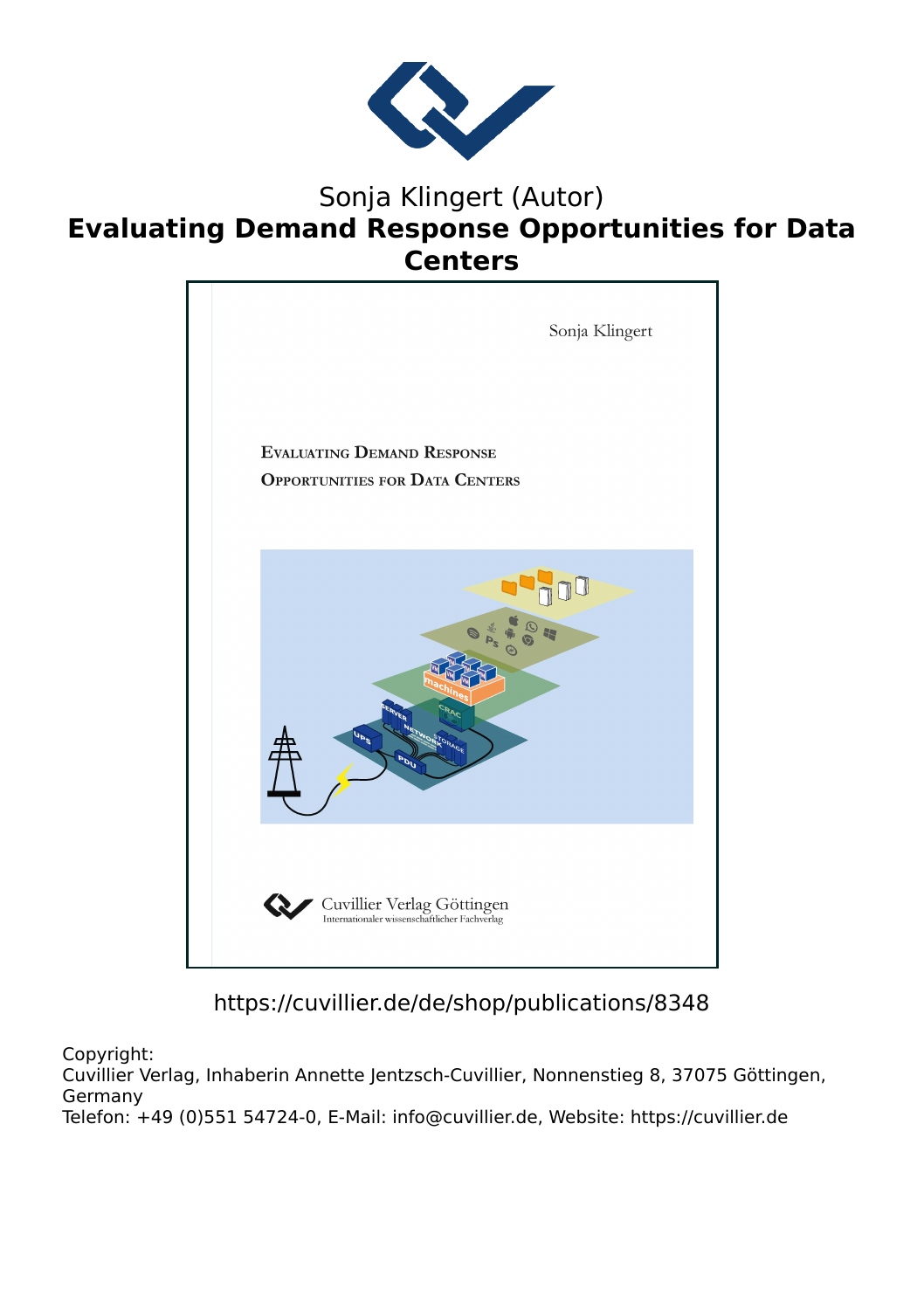## **Contents**

| Abstract |                                               |                                                                          |                |  |  |  |  |
|----------|-----------------------------------------------|--------------------------------------------------------------------------|----------------|--|--|--|--|
|          |                                               | Acknowledgements                                                         | vii            |  |  |  |  |
|          | 1. Introduction                               |                                                                          |                |  |  |  |  |
|          | 1.1.                                          |                                                                          | $\overline{4}$ |  |  |  |  |
|          | 1.2.                                          |                                                                          | $\overline{5}$ |  |  |  |  |
|          | 1.3.                                          |                                                                          | $\overline{5}$ |  |  |  |  |
|          | 1.4.                                          |                                                                          | 6              |  |  |  |  |
|          |                                               |                                                                          | 6              |  |  |  |  |
|          | 2. Background                                 |                                                                          |                |  |  |  |  |
|          |                                               | 2.1. Data Centers                                                        | 9              |  |  |  |  |
|          |                                               |                                                                          | 10             |  |  |  |  |
|          |                                               | Data Center Service Models<br>2.1.2.                                     | 11             |  |  |  |  |
|          |                                               |                                                                          | 12             |  |  |  |  |
|          |                                               | 2.1.4.<br>Service Level Agreements                                       | 16             |  |  |  |  |
|          | 2.2.                                          | The Electrical Power System and Demand Response in Europe.               | 17             |  |  |  |  |
|          |                                               | 2.2.1. Introduction to the Electrical Power System                       | 17             |  |  |  |  |
|          |                                               | Electrical Power Markets<br>2.2.2.                                       | 22             |  |  |  |  |
|          |                                               | 2.2.3.                                                                   | 25             |  |  |  |  |
|          | 3. Related Work                               |                                                                          |                |  |  |  |  |
|          |                                               | 3.1. Data Center Demand Response                                         | 37             |  |  |  |  |
|          |                                               | 3.1.1. Optimizing Data Center Demand Response                            | 39             |  |  |  |  |
|          |                                               | 3.1.2. Simulating Data Center Demand Response                            | 50             |  |  |  |  |
|          | 3.2.                                          | 57                                                                       |                |  |  |  |  |
|          | 3.3.                                          | Relating this Thesis to the Presented Research<br>59                     |                |  |  |  |  |
|          | 4. Modeling Demand Response with Data Centers |                                                                          |                |  |  |  |  |
|          |                                               |                                                                          | 63             |  |  |  |  |
|          |                                               | Generic Research Methodology<br>4.1.1.                                   | 64             |  |  |  |  |
|          |                                               | 4.1.2. The Specific Approach $\ldots \ldots \ldots \ldots \ldots \ldots$ | 65             |  |  |  |  |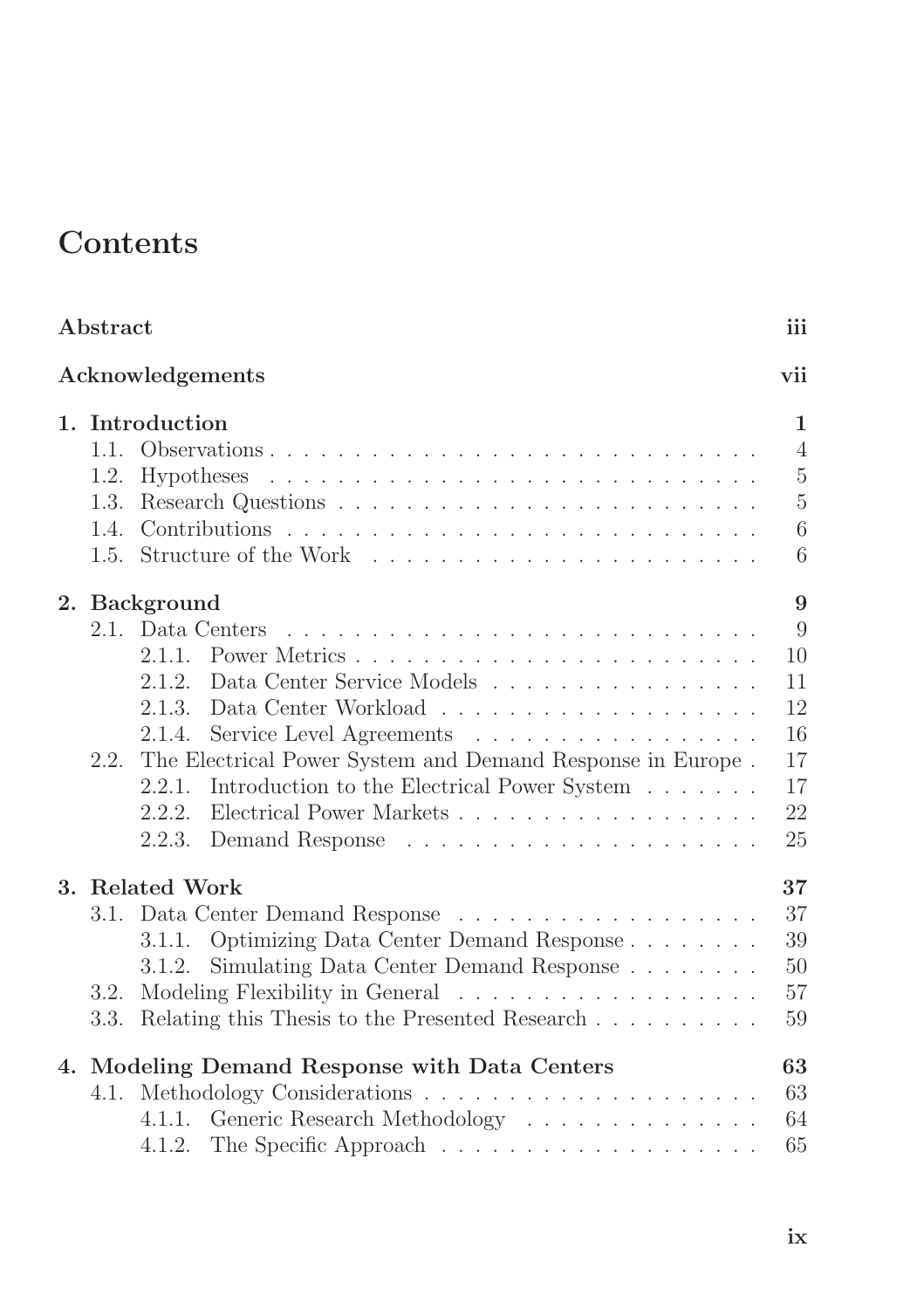|      |        |                                                                  | 69  |
|------|--------|------------------------------------------------------------------|-----|
|      | 4.2.1. |                                                                  | 69  |
|      | 4.2.2. | Data Center Architectural Framework $\ldots \ldots \ldots$       | 72  |
|      | 4.2.3. |                                                                  | 76  |
|      | 4.2.4. | Data Center Infrastructure: Power and Energy Models $\,$ .       | 79  |
|      | 4.2.5. | Data Center Power Management                                     | 86  |
|      | 4.2.6. |                                                                  | 90  |
|      | 4.2.7. |                                                                  | 93  |
| 4.3. |        | The Potentials of Data Center Demand Response                    | 95  |
|      | 4.3.1. | The Theoretical and Technical Potential of Demand Re-            |     |
|      |        | sponse with Data Centers                                         | 95  |
|      | 4.3.2. | The Economic Potential of Demand Response with Data              |     |
|      |        | Centers.                                                         | 98  |
|      | 4.3.3. | The Practical Potential of Demand Response with Data             |     |
|      |        | Centers :                                                        | 99  |
| 4.4. |        | A Modeling Framework for Data Center Demand Response             | 101 |
|      | 4.4.1. |                                                                  | 103 |
|      | 4.4.2. |                                                                  | 103 |
|      | 4.4.3. |                                                                  | 104 |
|      | 4.4.4. |                                                                  | 112 |
|      | 4.4.5. |                                                                  | 115 |
|      |        |                                                                  |     |
|      |        | 5. Evaluation: Simulating Demand Response with Data Centers 117  |     |
| 5.1. |        | The Architecture of the Simulation Framework: Sim2Win            | 118 |
|      | 5.1.1. |                                                                  | 119 |
|      | 5.1.2. |                                                                  | 120 |
| 5.2. |        | The Simulating System: $Sim2Win-HPC \ldots \ldots \ldots \ldots$ | 125 |
|      | 5.2.1. |                                                                  | 129 |
|      | 5.2.2. |                                                                  | 132 |
|      | 5.2.3. |                                                                  | 138 |
|      | 5.2.4. | Other Infrastructure Components                                  | 143 |
|      | 5.2.5. | Modeling Demand Response Strategies                              | 144 |
|      | 5.2.6. | The Cost of Power Management                                     | 148 |
|      | 5.2.7. | Modeling Accessed Power Flex Markets                             | 156 |
| 5.3. |        |                                                                  | 158 |
|      |        | 6. Simulation Runs and Results                                   | 163 |
|      |        |                                                                  | 163 |
|      |        |                                                                  | 163 |
|      |        |                                                                  |     |